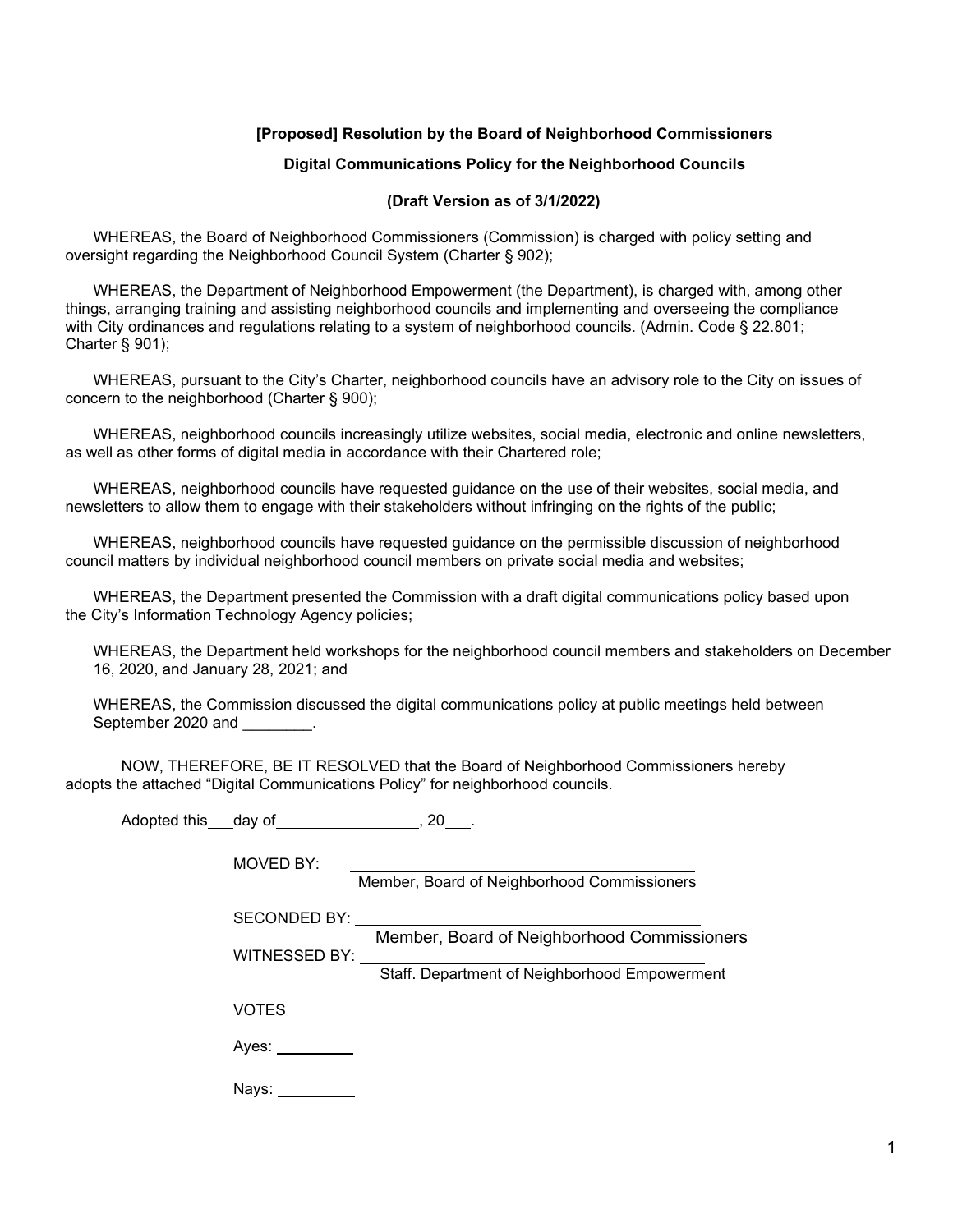# **[Proposed] Board of Neighborhood Commissioners' Digital Communications Policy for the Neighborhood Councils**

Effective Date: \_\_\_\_\_

### **1. Overview: The Advisory Role of the Neighborhood Councils**

Pursuant to the Charter of the City of Los Angeles (City), a citywide system of neighborhood councils and the Department of Neighborhood Empowerment (Department) were created "[t]o promote more citizen participation in government and make government more responsive to local needs." (Charter § 900). The Charter further provides that "neighborhood councils shall include representatives of the many diverse interests in communities and shall have an advisory role on issues of concern to the neighborhood." (Charter § 900).

Accordingly, in all respects, a neighborhood council's online and electronic communications practices shall promote civic engagement *by and for the diverse interests of its communities*, with the aim of fulfilling a neighborhood council's *advisory role to the City* on issues of neighborhood concern.

### **2. Purpose of this Policy**

- 2.1. This policy was passed by the Board of Neighborhood Commissioners (Commission) in accordance with its Charter role of policy setting and oversight for the Neighborhood Council System.
- 2.2. This policy provides procedures and standards for neighborhood councils' Digital Communications, including the use, management, design, development, and maintenance of websites, social media accounts, newsletters and other platforms as defined and described herein.
- 2.3. This policy also contains information and an attachment (Attachment A) regarding the Neighborhood Council System Commenting Policy.
- 2.4. Neighborhood council boards are authorized to administer, implement and enforce this policy. In addition, the Department is authorized to create rules, regulations, forms, or guidelines to administer, implement and enforce this policy.

### **3. Scope**

- 3.1. This policy applies to all certified neighborhood councils and governs the use, management, design, development and maintenance of Digital Communications accounts, platforms, and tools utilized by neighborhood councils.
- 3.2. This policy applies to all individuals appointed, elected, or assigned by a neighborhood council as responsible for the neighborhood council's Digital Communications accounts, platform, and tools.

### **4. Terms and Definitions**

4.1. Neighborhood Council Digital Communications: For purposes of this policy,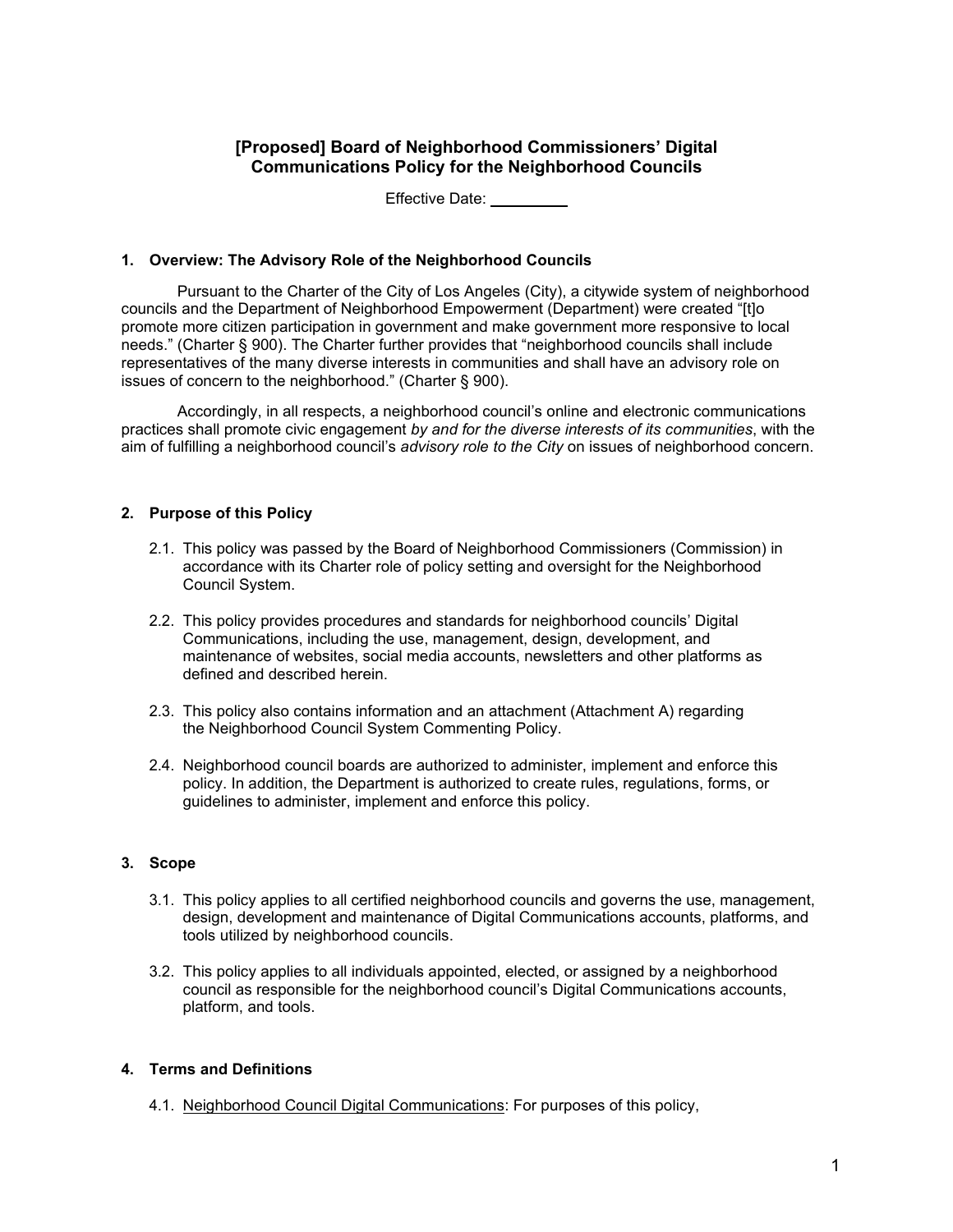Neighborhood Council (or Neighborhood Council's) Digital Communications means all digital communications channels utilized by Neighborhood Councils, including Neighborhood Council Websites, Neighborhood Council Social Media, Neighborhood Council Messaging, Neighborhood Council Applications, and Neighborhood Council Newsletters.

- 4.2. Neighborhood Council Website: A website established or administered by a neighborhood council using neighborhood council resources of any kind, such as the labor of neighborhood council board members, neighborhood council funds, and neighborhood council resources, to communicate and engage with the public about neighborhood council business.
- 4.3. Neighborhood Council Social Media: Social media accounts, tools, and/or websites established or administered by a neighborhood council using neighborhood council resources of any kind, such as the labor of neighborhood council board members, neighborhood council funds, and neighborhood council resources to communicate and engage with the public about neighborhood council business.
- 4.4. Social Media: Online communications channels dedicated to community-based input, interaction, content-sharing, content-creation, and collaboration. These channels include social networking sites, platforms, and applications, weblogs (blogs, vlogs, or microblogs), podcasts, online chat sites, forums, and video/photo posting sites or any other such similar output or format. Examples include, but are not limited to Facebook, Nextdoor, Medium, Twitter, Tumblr, LinkedIn, Instagram, Snapchat, TikTok, and YouTube.
- 4.5. Neighborhood Council Newsletter: A newsletter, bulletin, periodic publication, or other report established or administered by a neighborhood council distributed via email, online, or by automated or prerecorded phone call, using neighborhood council resources of any kind, such as the labor of neighborhood council board members, neighborhood council funds, and neighborhood council resources, to communicate and engage with the public about neighborhood council subject matter.
- 4.6. Neighborhood Council Messaging: An application that allows for mass distribution of content or messages on behalf of a neighborhood council.
- 4.7. Neighborhood Council Applications: Any application or "app" that can be downloaded and utilized on a digital device utilized by a neighborhood council to share information about the neighborhood council.
- 4.8. Account Administrators: Individuals designated by a neighborhood council, either by election, appointment, or assignment to administer Neighborhood Council Digital Communications and moderate the content and comments posted on a Neighborhood Council Digital Communications platform, tool, or account.

## **5. Account Administrator Responsibilities**

- 5.1. Neighborhood council boards are responsible for ensuring that the content is consistent with the Neighborhood Council System's mission pursuant to the Charter, professionally presented, accurate, and respectful to their diverse communities.
- 5.2. Each neighborhood council is responsible for appointing, electing, or assigning at least one Account Administrator to implement and ensure compliance with this policy. Absent designation, the Account Administrator will be the president or chair of the neighborhood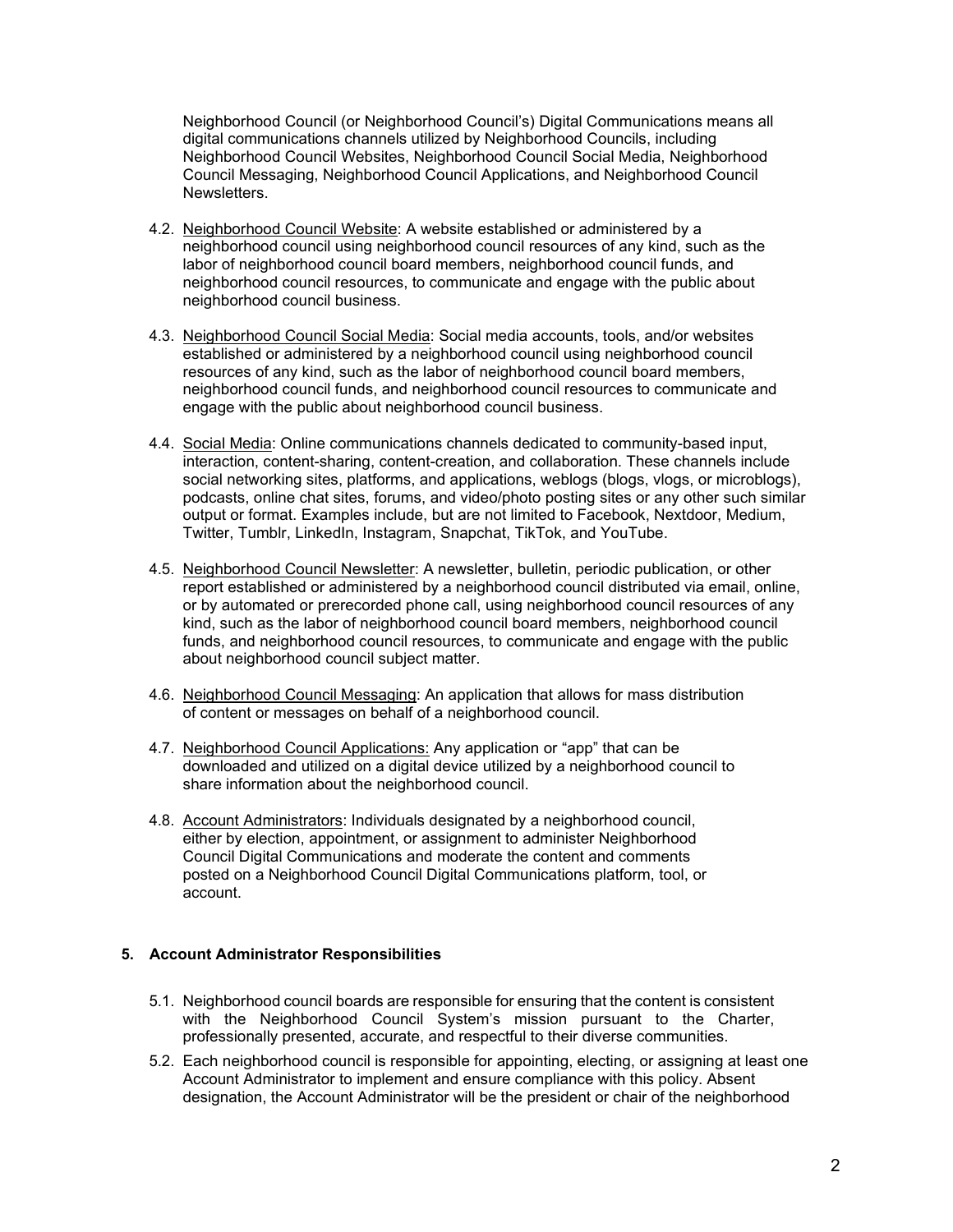council. A neighborhood council may also appoint, elect or assign a content creator and/or comment moderator to work with the Account Administrator(s).

5.3. Account Administrator(s) are responsible for managing and maintaining Neighborhood Council Digital Communications and should: (1) ensure that a Neighborhood Council's Digital Communications are regularly maintained and comments are regularly checked; (2) ensure that the neighborhood council board is informed about Neighborhood Council Digital Communications activities through regular reports; (3) review content posted to the Neighborhood Council's Digital Communications to ensure the content is timely, professional, and relevant to neighborhood council's activities and resources, and is consistent with the neighborhood council's bylaws and standing rules, City policies, including policies set forth by the Board of Neighborhood Commissioners, Department of Neighborhood Empowerment, and applicable law; and (4) ensure that the neighborhood council is in compliance with the rules, guidelines, and policies of the third-party websites, social media sites, newsletters, platforms, and accounts being used; and (5) ensure that (a) accounts are in active use; (b) content published by the neighborhood council is timely and accurate; (c) comments are checked and reviewed on a regular basis; and (d) comments are moderated according to this policy.

## **6.** Establishment of **Neighborhood Council Digital Communications**

- 6.1. Neighborhood councils must set up an Account Administrator email address for account setup, monitoring, and access. The use of personal email accounts or personal phone numbers is not allowed for the purpose of setting up a Neighborhood Council Digital Communications account. When the social media platform or other Digital Communications channel requires an individual's name or other personal information associated with the account, the creator of the account must notify the Department.
- 6.2. The Account Administrator must provide access, login, and password information to the neighborhood council President/Chair and Vice-President/Vice-Chair, upon the effective date of this policy and the Department will explore ways to securely store this information.. Any changes in login, password, or administrator access information must be reported or updated immediately with all aforementioned persons. The security of this login information is also paramount to ensure there is no unauthorized access to the account. Failure to provide this information may result in the inability to assist in recovery of Neighborhood Council Digital Communications channels.
- 6.3. The establishment or closure of a Neighborhood Council Digital Communications account must be approved by official action of the neighborhood council. A neighborhood council shall not establish or authorize Digital Communications accounts for its committees or any other groups. All Digital Communications shall originate from the neighborhood council, acting through its board, and not any committee or any other group.
- 6.4. A neighborhood council should have as few Neighborhood Council Digital Communications accounts as possible to ensure accuracy of content and regular moderation. A neighborhood council may have multiple accounts if it can be demonstrated that more than one account will effectively serve the neighborhood council's goals. A neighborhood council should strive to remove, close, or delete dormant or unused accounts and report "spoof," "imposter," or unapproved accounts.

# **7.** Design of **Neighborhood Council Digital Communications**

7.1. Whenever a City service, activity, or event is referenced, to ensure accuracy and build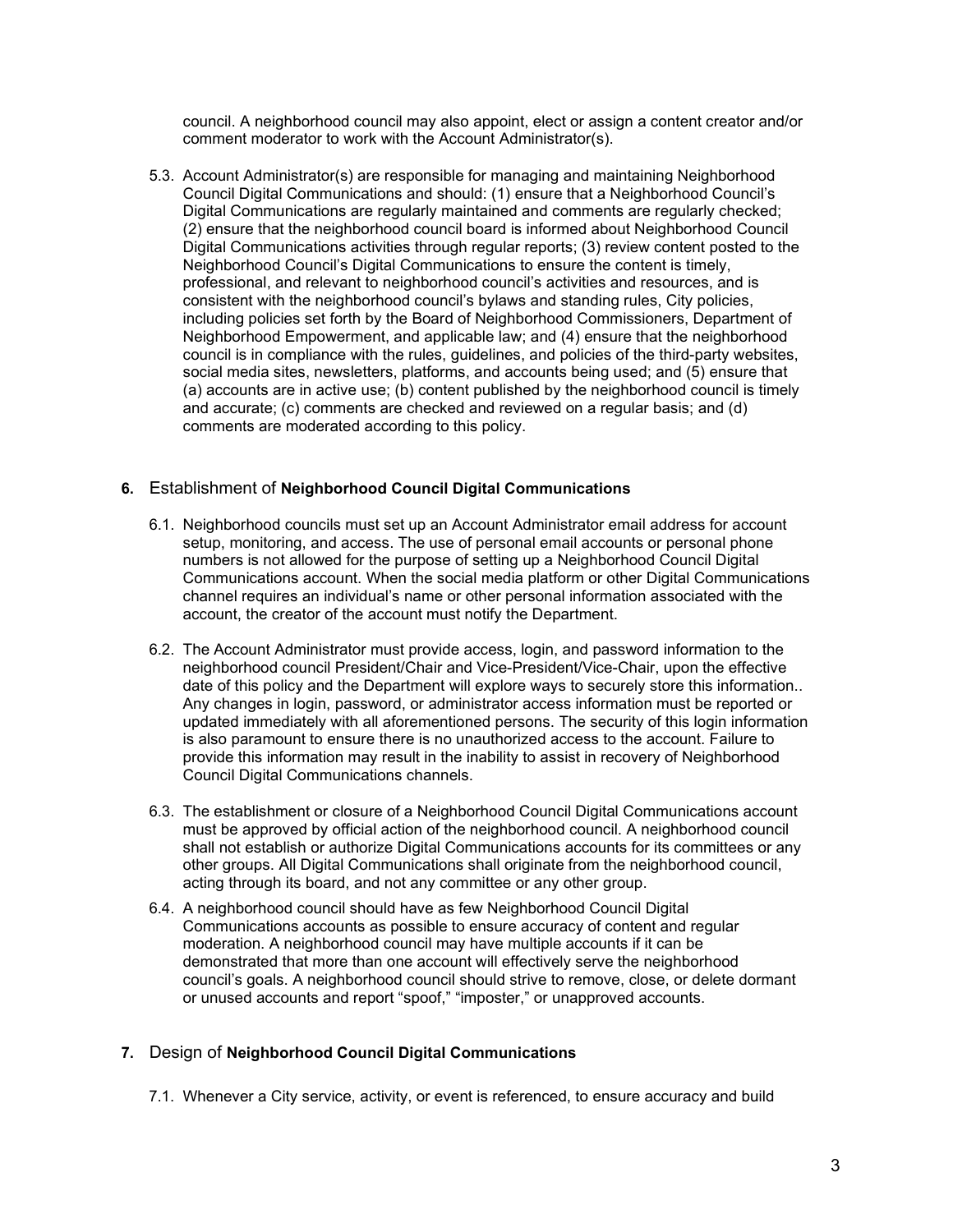credibility, all Neighborhood Council Digital Communications must provide a way to learn more, such as an email address to write to or link to a City website.

- 7.2. All Neighborhood Council Digital Communications accounts and channels must clearly indicate that they are administered by the neighborhood council and wherever possible, must prominently display neighborhood council contact information.
- 7.3. The Department will make logos and other digital assets available to neighborhood councils.
- 7.4. Neighborhood councils should follow all style guides established by the City for Digital Communications particularly as they relate to use of official logos, including the City Seal.

## **8. Content of Neighborhood Council Digital Communications**

- 8.1. Publication of Official Information. Neighborhood Council Digital Communications are for official use only. All information disseminated must be directly related to the official duties and responsibilities of a neighborhood council under the City Charter and Administrative Code. Neighborhood Council Digital Communications are most appropriately used to promote neighborhood council membership and attendance at meetings and promotion of approved and authorized neighborhood council events. The development and use of Neighborhood Council Digital Communications for personal gain or for political lobbying or advocacy is strictly prohibited.
- 8.2. If providing information about a declared disaster or emergency situation, the Account Administrator must coordinate and repost messaging, as much as reasonably possible, from the Mayor's Office, Emergency Management Department, Los Angeles Fire Department, Los Angeles Police Department, and/or other relevant public safety and emergency management departments to ensure that emergency communications are timely and accurate for the optimal safety of Los Angeles residents.
- 8.3. Prohibition of Discussion, Deliberation, or Taking Action on Neighborhood Council Matters. Although Neighborhood Council Digital Communications may contain relevant information concerning the neighborhood council's meetings, events, and activities, neighborhood council board members may not discuss, deliberate, or take action on any neighborhood council matters via Neighborhood Council Digital Communications. Neighborhood Council Digital Communications must promote civic engagement and open and transparent discourse, by directing that the public attend neighborhood council meetings. Therefore, whenever possible, the Neighborhood Council Social Media and Newsletters should link back to the Neighborhood Council Website and its section relating to agendas to encourage the public to attend and provide any comment at neighborhood council meetings.
- 8.4. Prohibition of Confidential Information. Private, confidential, or sensitive information may not be published on Neighborhood Council Digital Communications.
- 8.5. Copyright-Protected and Trademark-Protected Material. Copyright-protected materials may not be reproduced, distributed, transmitted, displayed, or otherwise published without the prior written permission of the owners of these materials. This also applies to trademarks, which can be a word, phrase, symbol, or design, or a combination thereof, that identifies and distinguishes the source of the goods of one party from those of others. Those responsible for publishing content in Neighborhood Council Digital Communications must protect any City materials and comply with laws in the use of third-party materials.
- 8.6. General Content Prohibitions. A neighborhood council may not, on its Neighborhood Council Digital Communications, publish any content: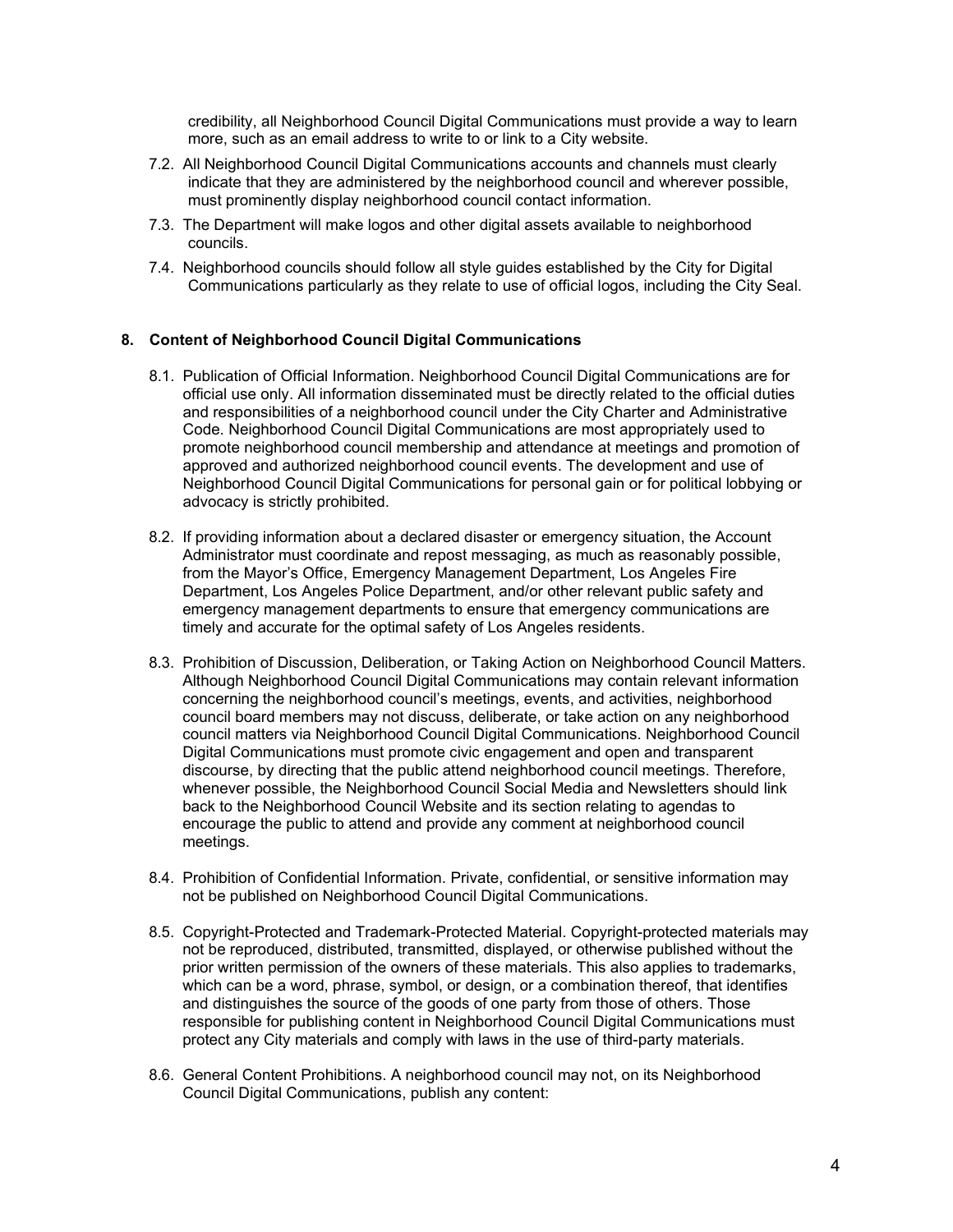(1) that relates to campaign related purposes, including but not limited to statements in support or opposition to any candidate or ballot measures, requests for campaign funds or references to any solicitation of campaign funds, and references to the campaign schedule or activities of any candidate; (2) that contains obscene or sexual content or links to obscene or sexual content; (3) that promotes, fosters, or perpetuates discrimination on the basis of race, creed, color, age, religion, gender, marital status, national origin, physical or mental disability, or sexual orientation;

- (4) that is primarily commercial in nature;
- (5) that condones or encourages illegal activity;
- (6) that violates City (including City Charter or Administrative Code), state, or federal law including, but not limited to, trademark and copyright law; or
- (7) that violates City policies, regulations, rules, directives, or procedures applicable to neighborhood councils.
- 8.7. Neighborhood Council Digital Communications may share and include resources from government programs and organizations, including but not limited to Los Angeles Unified School District, Los Angeles City Departments, and County, State and Federal government programs. Neighborhood councils may also seek to work with and highlight nonprofit programs that have received Neighborhood Purpose Grants through the Neighborhood Council System, and also promote neighborhood council-approved events, projects, and activities. Neighborhood councils should not promote private entities or businesses, and may contact the Department if they have questions regarding a post.
- 8.8. While Neighborhood councils should not promote private entities or businesses, they may provide information about participants or sponsors of neighborhood council-approved events, projects, or activities, with the following disclaimer included where space permits or available on a link to learn more about the event, project, or activity: "Acknowledgement of any private entity or person(s) on this page does not constitute the neighborhood council's support or endorsement of its projects or services."

### **9. Guidance on the Use of Private or Non-Neighborhood Council Digital Communications**

- 9.1 No individual neighborhood council board or committee member may establish an official Neighborhood Council Digital Communications channel; rather the establishment of a Neighborhood Council Digital Communications channel must be approved by official action of the neighborhood council, acting through its board.
- 9.2 Neighborhood council board or committee members, in their personal or individual capacities, should consider and may be subject to all applicable laws, including the Brown Act, the First Amendment; privacy laws including HIPAA; accessibility laws including the American with Disabilities Act, and Assembly Bill 992 (2020, Chapter 89) when posting on matters within the board's jurisdiction.
- 9.3 A neighborhood council member may violate this policy or the Code of Conduct Policy and may be subject to the Censure and Removal Policy by posting or publishing of confidential, personal, private or sensitive information obtained in their capacity as a member of a neighborhood council board or committee.

### **10. Comments Made by Members of the Public**

10.1 In the event that comments from the public are allowed on Neighborhood Council Digital Communications channels, the Neighborhood Council System Commenting Policy Notice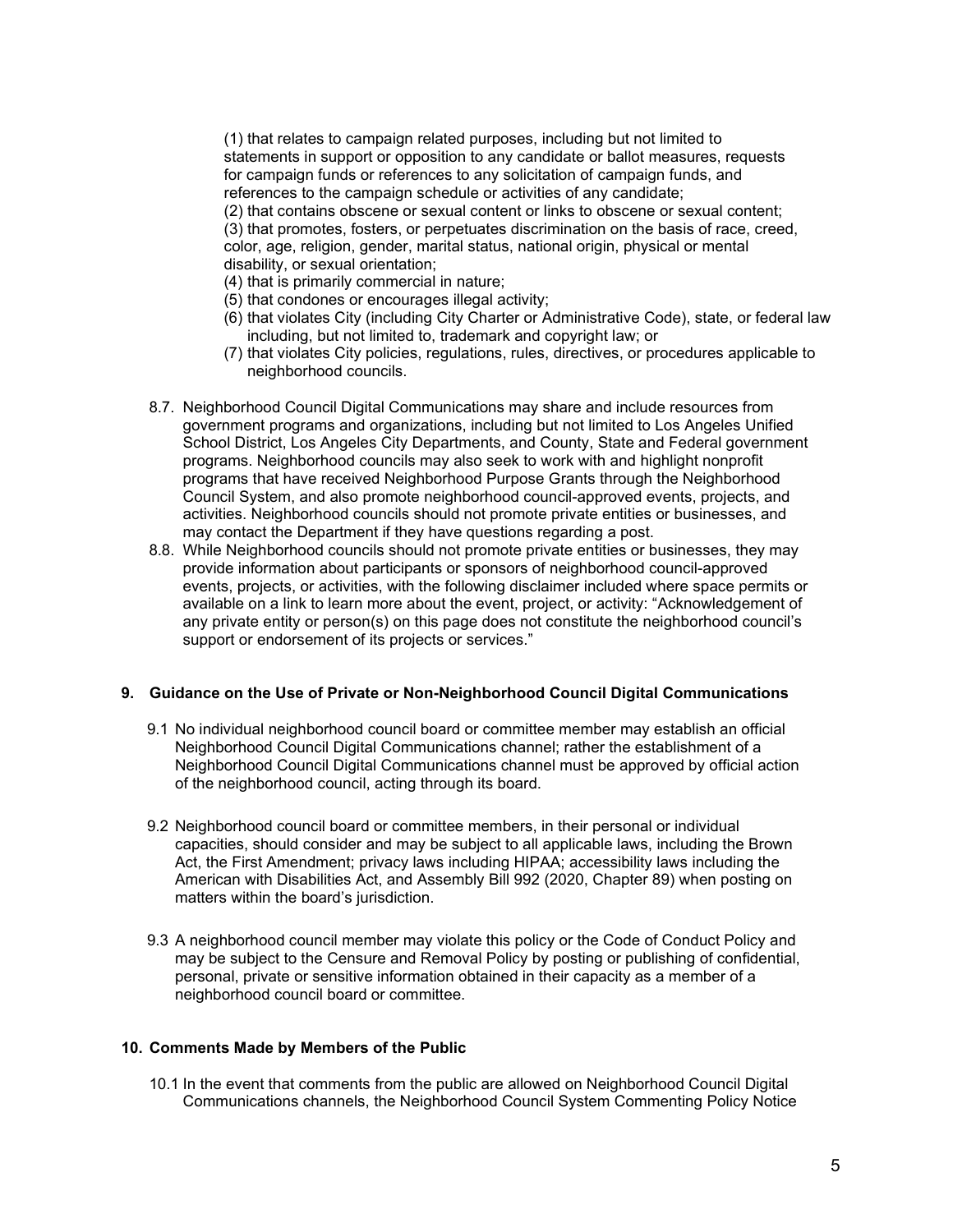must be made available online and in context with any Neighborhood Council Digital Communication that permits comments. (Attachment A - Neighborhood Council System Commenting Policy Notice)

- 10.2 Comments from the public may be disallowed or disabled on Neighborhood Council Digital Communications, provided they are blocked at all times. In the event that comments from the public are allowed on Neighborhood Council Digital Communications, comments that do not comply with the Commenting Policy Notice shall be removed or restricted. The City Attorney's Office, Neighborhood Council Advice Division is available to provide legal advice on the potential removal of content.
- 10.3 If comments from the public do not otherwise violate this policy, then the content must be allowed to remain.
- 10.4 Users who repeatedly violate comment guidelines may be blocked. An account may only be blocked after multiple violations of this policy have been recorded and submitted to the Department and the action of blocking an account has been agreed upon by the Department.
- 10.5 Illegal, or potentially illegal, activity should be reported promptly to the Los Angeles Police Department.
- 10.6In the event that comments from the public are allowed on Neighborhood Council Digital Communications channels, Account Administrators should make a good faith effort to respond to public and private messages and comments where appropriate.

#### **11. Guidance on Security and Privacy**

- 11.1 The Account Administrator should protect confidential, personally identifiable information, or any other data that could potentially be used to identify or harm a particular person.
- 11.2 If a security breach is suspected to have taken place or is confirmed, the Account Administrator must notify the president or chair of the neighborhood council and the Department immediately, regardless of time of day or day of the week. If necessary, the Neighborhood Council Digital Communications account may be suspended or deactivated.
- 11.3 At the departure of an Account Administrator, passwords must be changed and reported to the neighborhood council president or chair and the Department.

### **12. Records Retention and Public Information**

12.1 Content on all Neighborhood Council Digital Communications may be subject to disclosure as required by the California Public Records Act, and therefore the public must be clearly informed that any information posted on Neighborhood Council Digital Communications is subject to disclosure.

### **13. Notice to Visitors to NC Digital Communications Channels**

13.1 Linking to, following or "friending" persons or organizations on Neighborhood Digital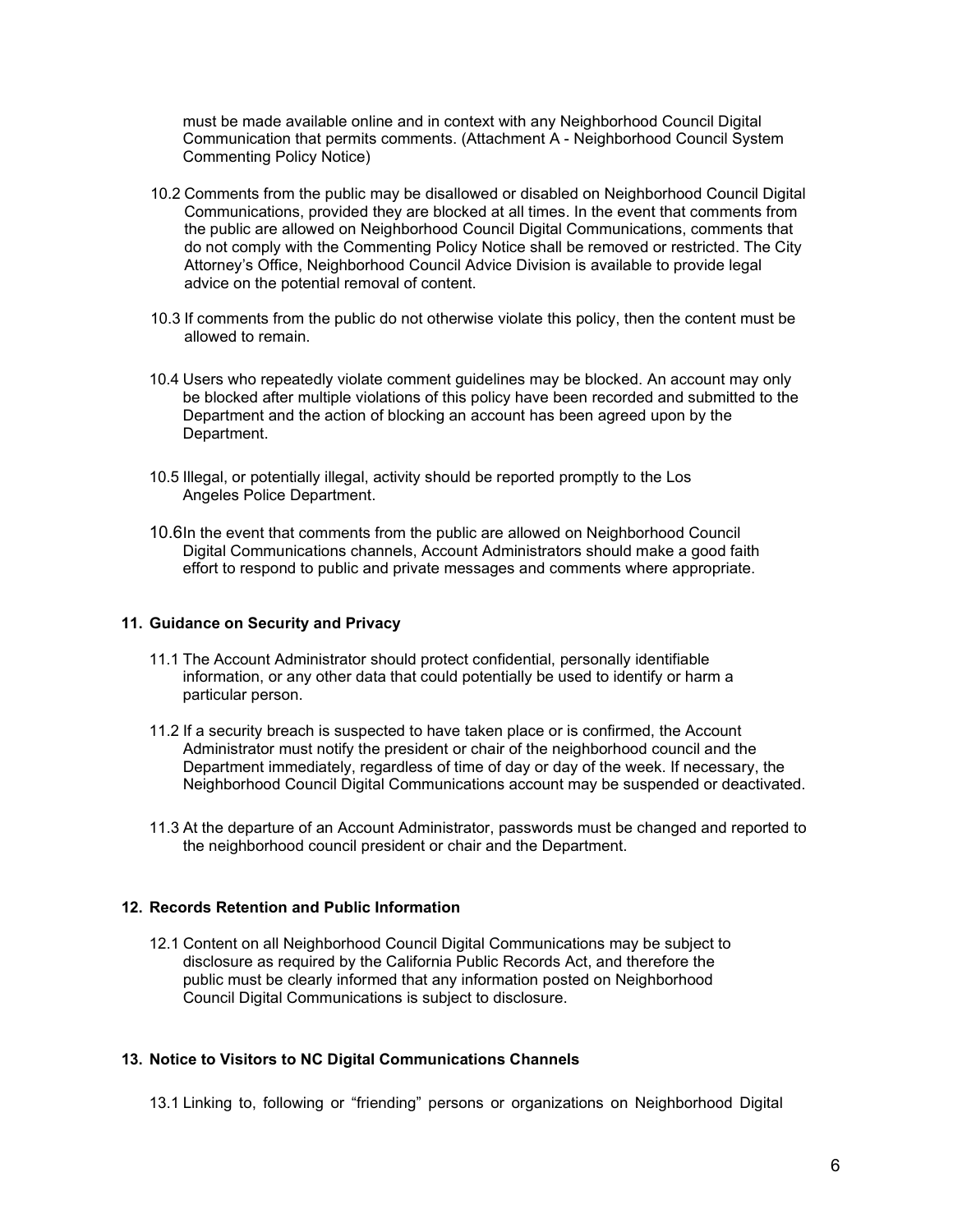Communications channels is not an endorsement by the neighborhood council and is only intended as a means of communication.

- 13.2 Any references or links to a specific entity, product, service, or organization posted by individuals on the Neighborhood Council Digital Communications should not be considered an endorsement by the neighborhood council.
- 13.3 The neighborhood councils do not review, sponsor, or endorse any other website linked to its Neighborhood Council Digital Communications. The views and opinions of authors expressed on those websites do not necessarily state or reflect the opinion of the City and may not be quoted or reproduced for the purpose of stating or implying any endorsement or approval of any product, person, or service.
- 13.4 The neighborhood councils are not responsible for content that appears on external links.
- 13.5 The neighborhood councils are not responsible for and does not guarantee the authenticity, accuracy, appropriateness, or security of any link, external website, or its content.

### **14. Other Laws, Regulations and Policies**

- 14.1 This Policy does not supersede and is to be read in coordination with other City policies, including policies promulgated by the Commission. Neighborhood councils may enforce this policy in conjunction with their bylaws and the Commission's policies, including but not limited to, the Code of Conduct, Censure, and Removal policies.
- 14.2 This policy is not intended to serve as the exclusive guidance for neighborhood councils in their use of Digital Communications. Other policies, laws, and regulations can and do apply, including federal and state laws, City ordinances and policies, and Board of Neighborhood Commissioner policies.

### **15. Attachments**

15.1 Attachment A - Neighborhood Council System Commenting Policy Notice

This is the Neighborhood Council System Comment Policy Notice referenced in Section 10. It is to be posted in the event that a neighborhood council has opted to permit comments on its Digital Communications channels.